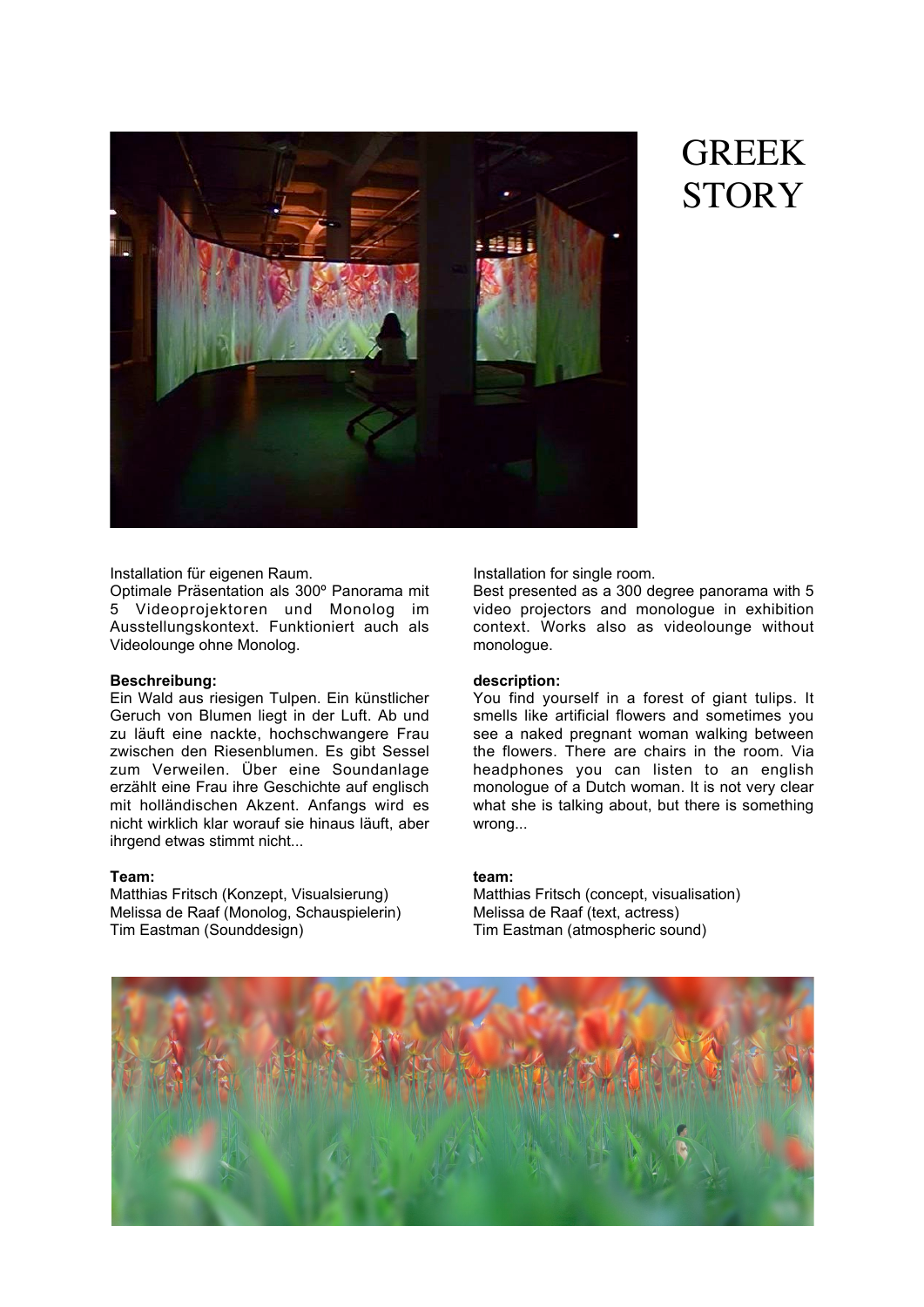

## **Technische Anforderungen:**

1 Raum mit 3 Wänden oder Hexagon aus 5 Leinwänden (6. Seite offen)

3-5 baugleiche Beamer jeweils mit baugleichen DVD Playern nach Möglichkeit Synchronisierungshardware

## 2-4 Aktivboxen

1-3 Sessel jeweils mit Kopfhörer (incl. CD-Player)

### **technical requirements:**

1 room with 3 walls or hexagon of five screens

- 3-5 video projectors (same model) 3-5 DVD-players (same model) if possible syncronisation hardware
- 2-4 active speakers

1-3 chairs, each one with a set of headphones (incl. cd-players)